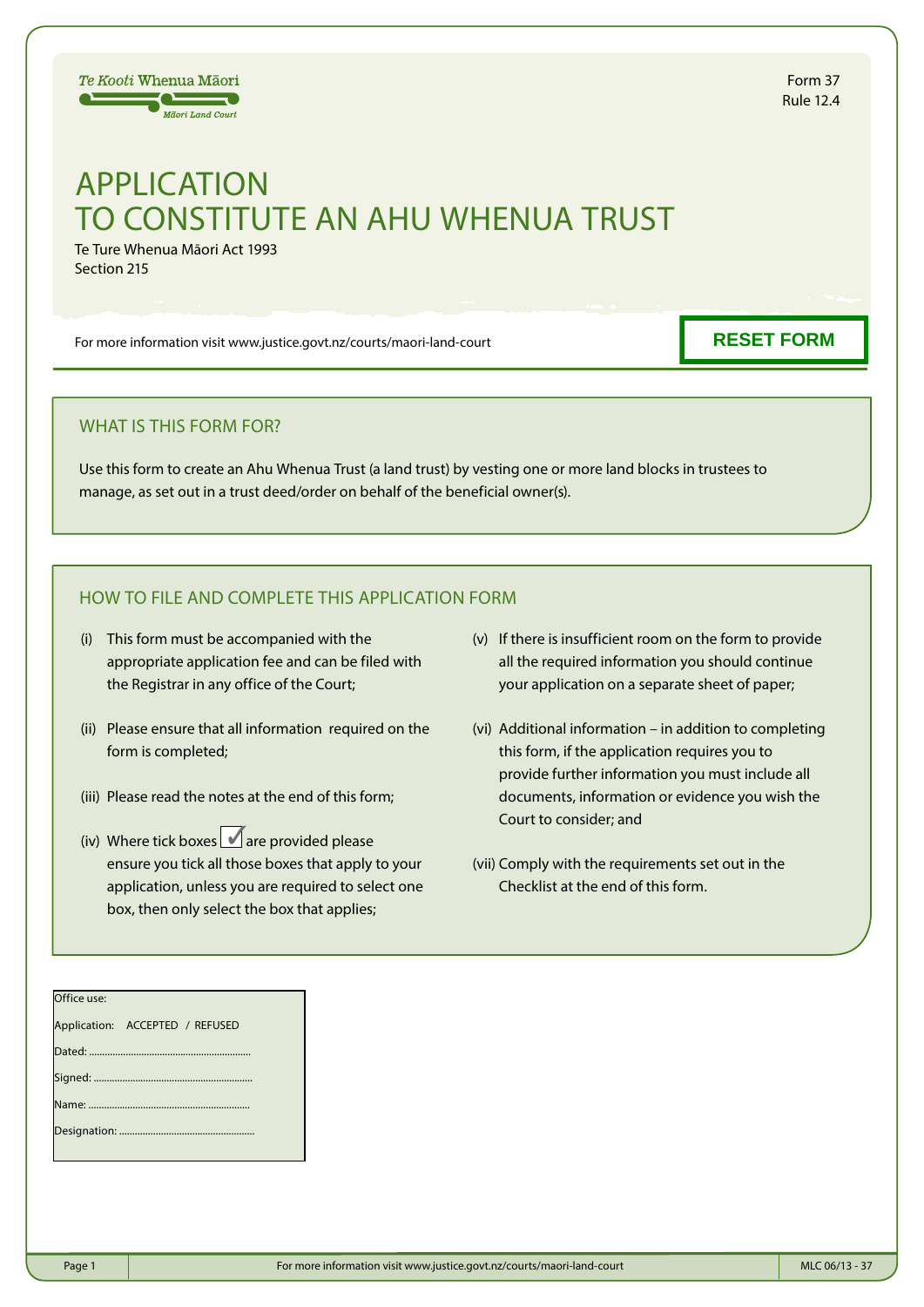### The Māori Land Court of New Zealand

(Please select the name of the Māori Land Court District in which some or all of the lands or the subject matter of the application is located)

| Please select one District                                 | Taitokerau                                                                                                             |       | Waikato Maniapoto | Waiariki      |
|------------------------------------------------------------|------------------------------------------------------------------------------------------------------------------------|-------|-------------------|---------------|
| Tairāwhiti                                                 | Tākitimu                                                                                                               | Aotea |                   | Te Waipounamu |
|                                                            |                                                                                                                        |       |                   |               |
|                                                            |                                                                                                                        |       |                   |               |
| (State name and block number of land)                      |                                                                                                                        |       |                   |               |
| <b>APPLICATION:</b>                                        |                                                                                                                        |       |                   |               |
|                                                            |                                                                                                                        |       |                   |               |
|                                                            |                                                                                                                        |       |                   |               |
|                                                            | make application to constitute an Ahu Whenua Trust over the Māori land blocks listed above.                            |       |                   |               |
| <b>UPON THE FOLLOWING GROUNDS</b>                          |                                                                                                                        |       |                   |               |
| Details in support of application                          |                                                                                                                        |       |                   |               |
| 1. Name of trust: [specify]                                |                                                                                                                        |       |                   |               |
| 2. Date(s) and place(s) of meetings of owners: [specify]   |                                                                                                                        |       |                   |               |
|                                                            |                                                                                                                        |       |                   |               |
| 3. Minutes of the meeting(s) are enclosed?                 |                                                                                                                        |       | <b>YES</b>        | <b>NO</b>     |
|                                                            | 4. Notice of the meeting(s) was given to the owners as follows: [specify].                                             |       |                   |               |
|                                                            |                                                                                                                        |       |                   |               |
| 5. A copy of any notice placed in a newspaper is enclosed? |                                                                                                                        |       | <b>YES</b>        | <b>NO</b>     |
|                                                            | 6. The proposed trustees named in the schedule of trustees were elected at a meeting of owners held at                 |       |                   |               |
|                                                            |                                                                                                                        |       |                   |               |
| is enclosed?                                               | 7. A curriculum vitae (CV) and consent for each proposed trustee                                                       |       | <b>YES</b>        | <b>NO</b>     |
| 8. We produce our own draft order; OR                      |                                                                                                                        |       | <b>YES</b>        | <b>NO</b>     |
| We wish to use the Court's standard trust order.           |                                                                                                                        |       | <b>YES</b>        | <b>NO</b>     |
|                                                            | 9. Section 218 of Te Ture Whenua Māori Act 1993 contains a list of Māori community purposes to which income may be ap- |       |                   |               |
|                                                            | plied if provision is made in the trust order. Do you want discretionary power included in your trust                  |       |                   |               |
|                                                            | order to allow income to be applied to Māori community purposes?                                                       |       | <b>YES</b>        | <b>NO</b>     |
| trust are attached                                         | 10. A list of persons who voted against or objected to the formation of a                                              |       | <b>YES</b>        | <b>NO</b>     |
|                                                            |                                                                                                                        |       |                   |               |
|                                                            |                                                                                                                        |       |                   |               |
|                                                            |                                                                                                                        |       |                   |               |
|                                                            |                                                                                                                        |       |                   |               |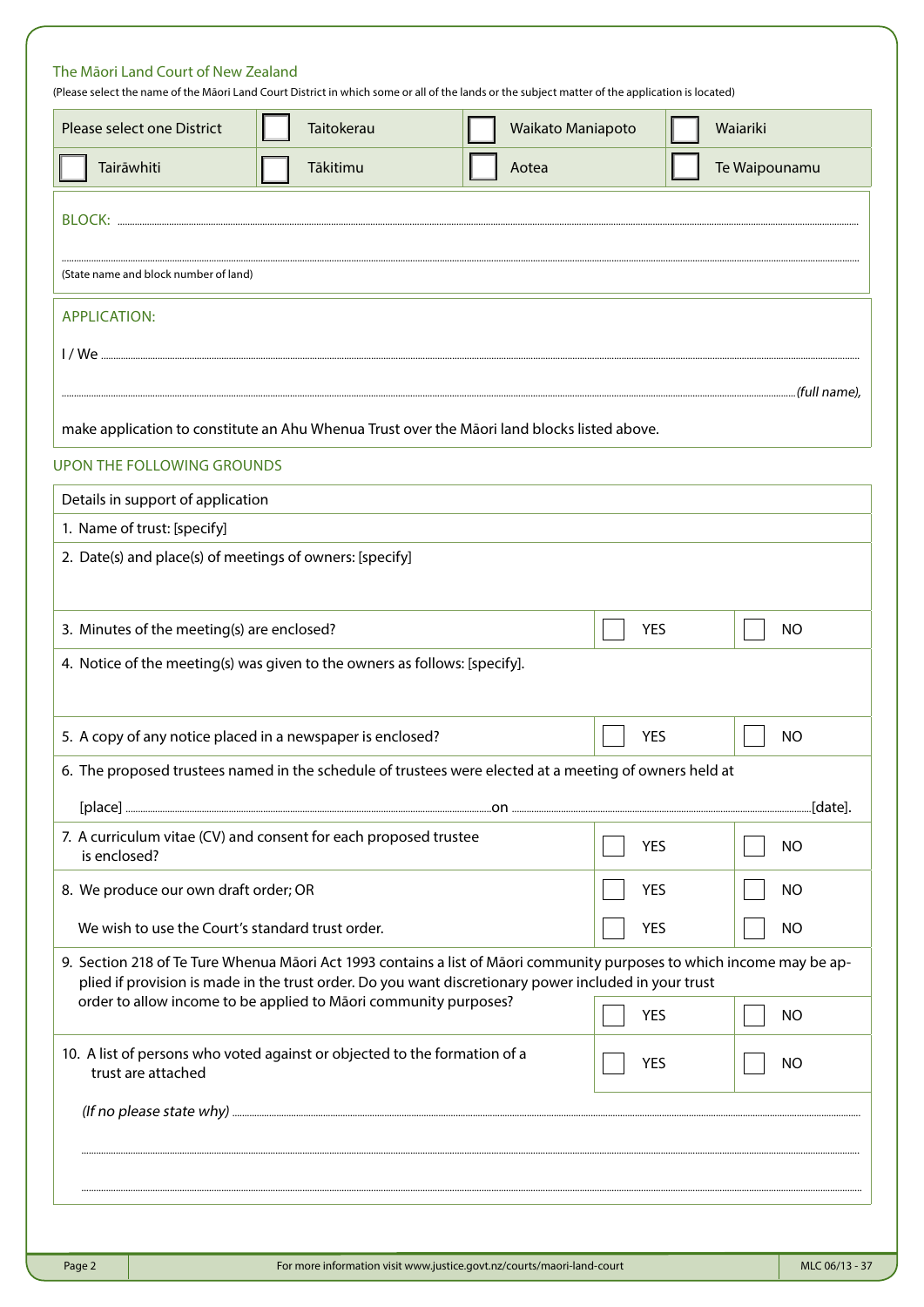| PREFERRED PLACE OF HEARING: Whangarei |        |  |
|---------------------------------------|--------|--|
| SIGNATURE OF APPLICANT(S)             |        |  |
|                                       | Dated: |  |
|                                       | Dated: |  |
|                                       | Dated: |  |

#### CONTACT DETAILS

Contact Address: ...

(Address to which documents or correspondence in connection with the application can be posted or delivered)

#### Phone Number(s):

| Home:          | Work: |
|----------------|-------|
| Mobile:        | Fax:  |
| Email Address: |       |

.............................................................................................................................................................................................................................................................................................................................................

.............................................................................................................................................................................................................................................................................................................................................

NOTE: Where fax or email addresses are given these may be used as a means of notice and service.

Fee: \$ 60.00

| <b>CHECKLIST OF DOCUMENTS REQUIRED:</b>                                               |
|---------------------------------------------------------------------------------------|
| Notice of meeting given to owners (eg written notification, public advertisement etc) |
| Minutes of meeting agreeing to constitute the Ahu Whenua Trust (where applicable)     |
| List of owners present at the meeting(s)                                              |
| Signed trustee and owner consents                                                     |
| CV for each proposed trustee                                                          |
| Draft Trust Order                                                                     |

Notes

- 1 The Act requires the owners to have had sufficient notice of the application and the opportunity to discuss and consider it. The applicant should be prepared to establish this at the hearing.
- 2 The rules require that proper notice must be given of the time, date, and place of the hearing to persons who voted against the formation of a trust or objected to it (see paragraph 10 under Details in support of application). The applicant should produce evidence of that notice at the hearing.
- 3 The CV for proposed trustees need not be comprehensive. A brief statement as to the candidate's strengths, qualifications, and experience showing his or her suitability for the position should be sufficient.